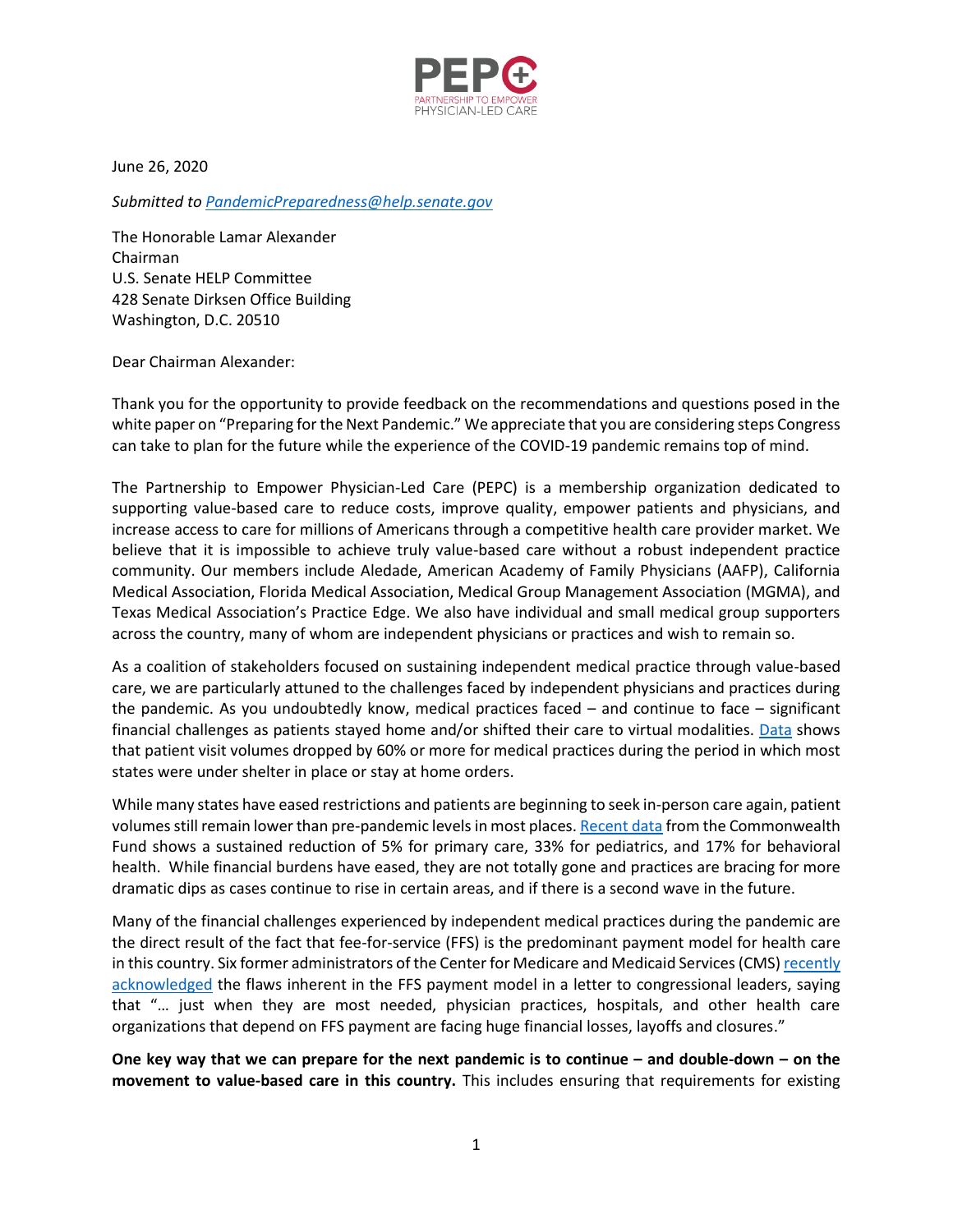

payment models are clinically and financially appropriate for a range of providers, including independent practices and physicians, and that there are enough models for physicians and practices to choose from.

**In addition to adopting policies that support value-based care, Congress should protect medical practices from the next pandemic by making appropriate investments in the independent medical workforce now.** This will ensure that medical practices survive and will lay the groundwork for large-scale transformation in the future.

Finally, we are concerned that larger, more financially secure providers and stakeholders may take advantage of the challenges faced by independent practices by using funds intended for COVID relief to acquire medical practices in an effort to gain market share and/or competitive advantage. A [June 2 FAQ](https://www.hhs.gov/sites/default/files/provider-relief-fund-general-distribution-faqs.pdf) published by the Department of Health and Human Services (HHS) clarifies that costs associated with acquiring a medical practice are an "eligible expense" for which Provider Relief Fund dollars may be used. **To protect against further provider consolidation, we recommend that Congress take immediate action to clarify that the Provider Relief Fund cannot be used for such purposes.**

In addition to the recommendations above, below is additional feedback on the specific recommendations and questions posed in the white paper. We have focused our comments on those areas where there is a unique role and/or need for independent medical practices in helping prepare our health care system for the next pandemic.

## **1. Disease Surveillance & Public Health Capabilities**

Recommendation 2.2 calls on the Centers for Disease Control and Prevention (CDC), states, and health professionals to work together to identify barriers to earlier identification of cases. Additionally, the white paper asks what other barriers, in addition to limited testing capacity and insufficient and outdated technology, make it difficult to detect and conduct public health surveillance of emerging infectious diseases.

When the COVID pandemic hit the U.S. in force, one of the first recommendations from the CDC was that patients with COVID-like symptoms should call their doctor. Physicians and practices thus became the first line of defense against the pandemic. They remained a key part of the response as the pandemic progressed and hospitals increasingly needed to focus their attention on acutely ill patients. Independent physicians and medical practices continued to work to treat less severe cases of COVID while continuing to meet the ongoing non-COVID medical needs of their communities, such as chronic disease management and treatment of other non-acute illness.

To ensure our health care system is able to identify cases of infectious illness earlier, it is critical that we have a strong system of community practices and physicians. These practices and physicians are most likely to come into initial contact with individuals who have been exposed or infected with new strains of disease and/or illness. **To create a system capable of early detection and response, as stated above, we recommend investing in independent medical practices and physicians and continuing to expand and right-size opportunities for these practices and physicians to participate in value-based care models.**